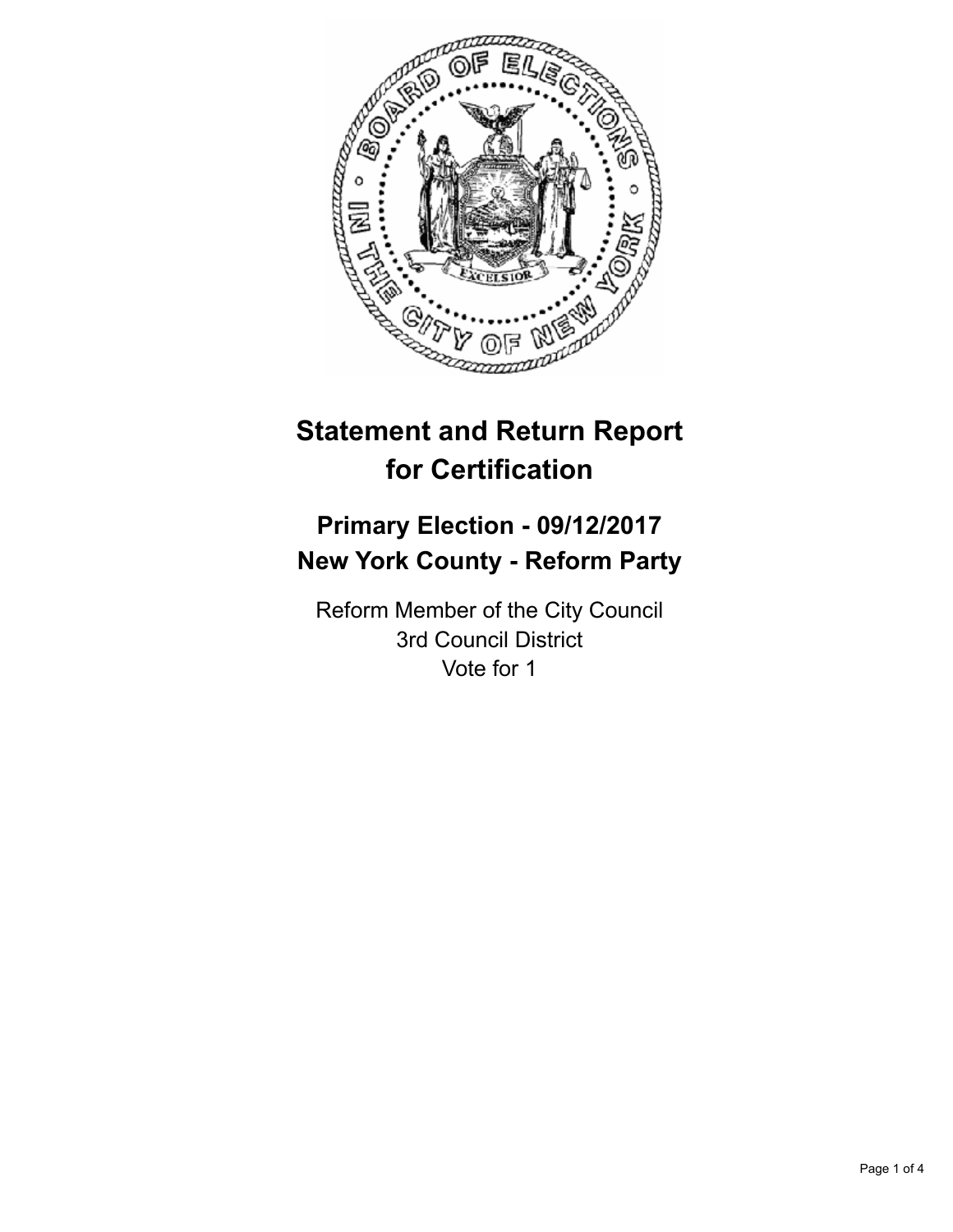

#### **Assembly District 66**

| <b>PUBLIC COUNTER</b>                                    | 19 |
|----------------------------------------------------------|----|
| <b>MANUALLY COUNTED EMERGENCY</b>                        | 0  |
| ABSENTEE / MILITARY                                      |    |
| <b>AFFIDAVIT</b>                                         |    |
| <b>Total Ballots</b>                                     | 21 |
| Less - Inapplicable Federal/Special Presidential Ballots | 0  |
| <b>Total Applicable Ballots</b>                          | 21 |
| <b>COREY JOHNSON (WRITE-IN)</b>                          |    |
| DASHIA IMPERIALE (WRITE-IN)                              |    |
| JOSEPH SASSON (WRITE-IN)                                 |    |
| KELLY RIPPA (WRITE-IN)                                   |    |
| UNATTRIBUTABLE WRITE-IN (WRITE-IN)                       | 2  |
| <b>Total Votes</b>                                       | 6  |
| Unrecorded                                               | 15 |

#### **Assembly District 67**

| <b>PUBLIC COUNTER</b>                                    | 20             |
|----------------------------------------------------------|----------------|
| <b>MANUALLY COUNTED EMERGENCY</b>                        | 0              |
| ABSENTEE / MILITARY                                      | $\overline{2}$ |
| <b>AFFIDAVIT</b>                                         | $\Omega$       |
| <b>Total Ballots</b>                                     | 22             |
| Less - Inapplicable Federal/Special Presidential Ballots | 0              |
| <b>Total Applicable Ballots</b>                          | 22             |
| <b>COREY JOHNSON (WRITE-IN)</b>                          |                |
| DEBI ROSE (WRITE-IN)                                     |                |
| HELEN ROSENTHAL (WRITE-IN)                               |                |
| LETITIA JAMES (WRITE-IN)                                 |                |
| UNATTRIBUTABLE WRITE-IN (WRITE-IN)                       | 2              |
| <b>Total Votes</b>                                       | 6              |
| Unrecorded                                               | 16             |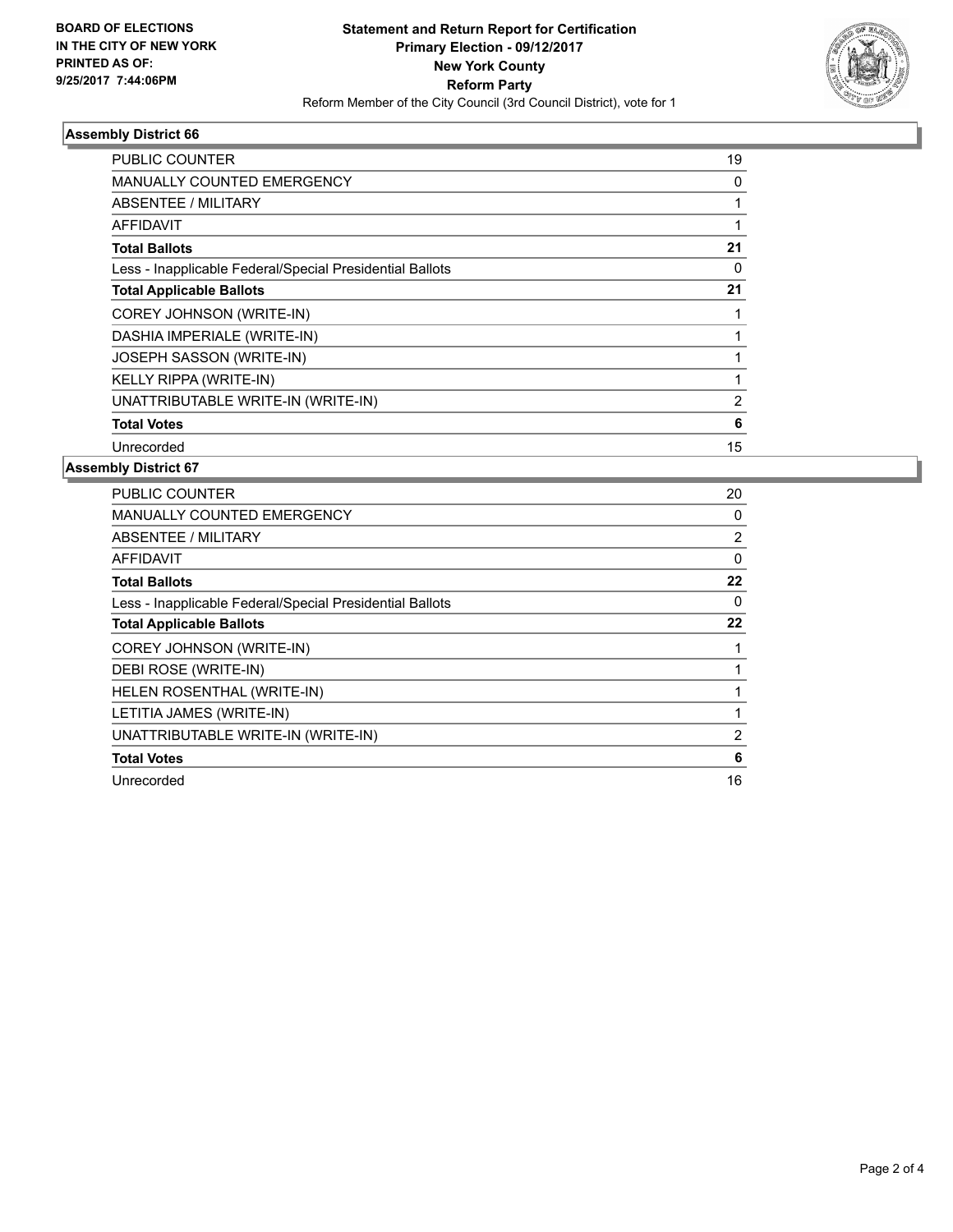

#### **Assembly District 75**

| <b>PUBLIC COUNTER</b>                                    | 54       |
|----------------------------------------------------------|----------|
| <b>MANUALLY COUNTED EMERGENCY</b>                        | 0        |
| ABSENTEE / MILITARY                                      | 3        |
| <b>AFFIDAVIT</b>                                         | $\Omega$ |
| <b>Total Ballots</b>                                     | 57       |
| Less - Inapplicable Federal/Special Presidential Ballots | 0        |
| <b>Total Applicable Ballots</b>                          | 57       |
| ANDY KING (WRITE-IN)                                     |          |
| <b>BRIAN BIGGINS (WRITE-IN)</b>                          | 1        |
| COREY JOHNSON (WRITE-IN)                                 | 2        |
| DAVID EISENBACH (WRITE-IN)                               | 1        |
| DENIS PILLANE (WRITE-IN)                                 |          |
| MATTHEW JAYES (WRITE-IN)                                 | 1        |
| TOM DUNIE (WRITE-IN)                                     | 1        |
| UNATTRIBUTABLE WRITE-IN (WRITE-IN)                       | 4        |
| <b>Total Votes</b>                                       | 12       |
| Unrecorded                                               | 45       |